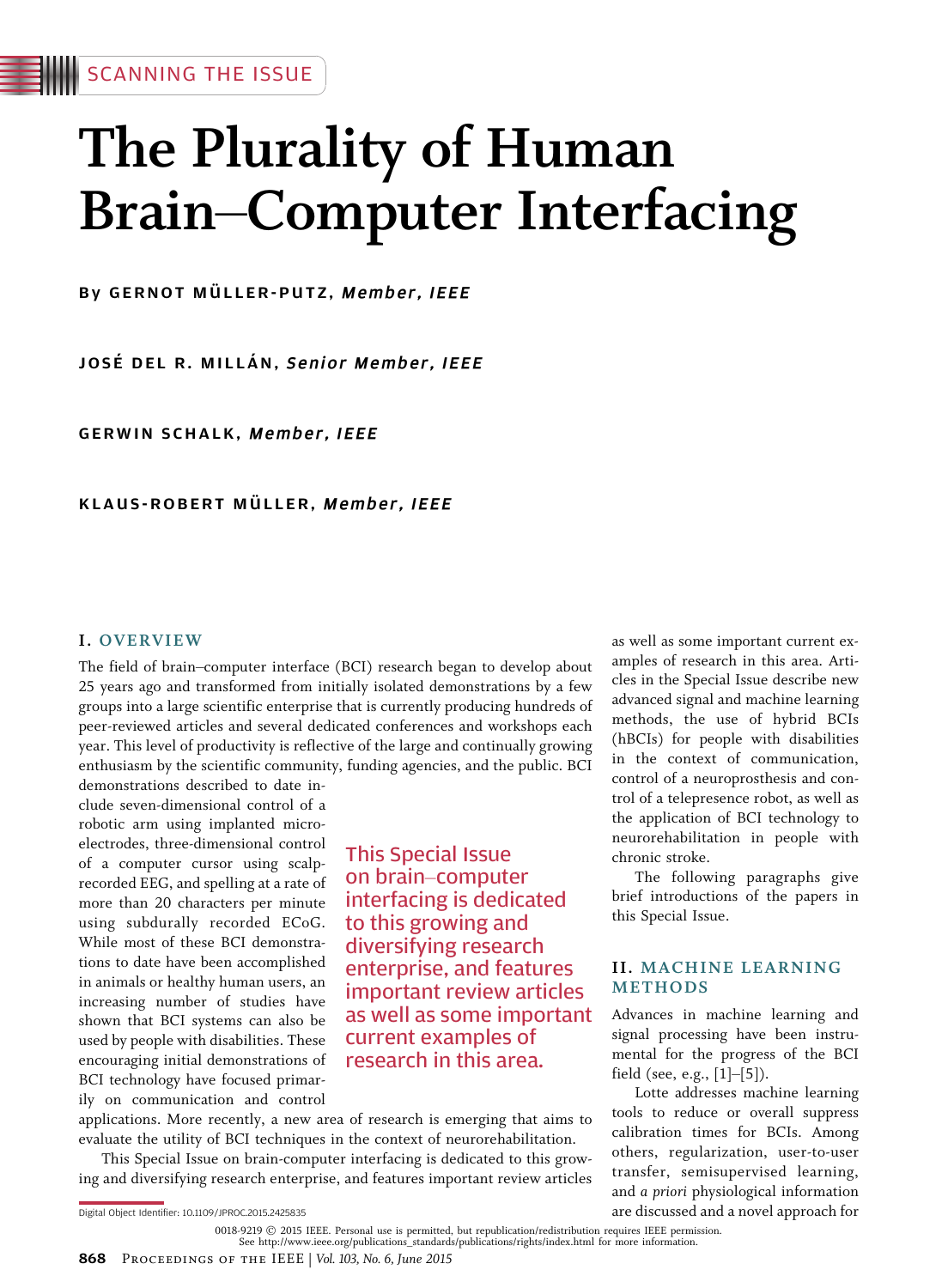creating artificial EEG trials to augment training data is proposed and validated offline on a large set of BCI users—enabling practical guidelines.

Fazli et al. review the use of data fusion techniques for sensorimotor rhythm-based BCIs including machine learning for integration of complementary features of neural activation (e.g., NIRS, EEG), multiple previous sessions, and multiple subjects. In particular guidance for when fusion techniques can be profitably applied is given.

He et al. review the principles and approaches they have taken to develop a sensorimotor rhythm-based BCI. The methods include developing BCI systems incorporating the control of physical devices to increase user engagement, improving BCI systems by inversely mapping scalp-recorded EEG signals to the cortical source domain, integrating BCI with noninvasive neuromodulation strategies to improve learning, and incorporating mind-body awareness training to enhance BCI learning and performance.

# III. HYBRID BCIs AND BCIs FOR REHABILITATION

Hybrid BCIs are systems that combine a BCI with other input signals, e.g., other biosignals or assistive devices. Importantly, a BCI channel must be available all the time  $[6]-[8]$ . This Special Issue includes three papers that describe a framework for hBCIs and a series of its applications, namely rehabilitation of individuals with spinal cord injury and neuroprosthesis

#### REFERENCES

- [1] B. Blankertz, G. Curio, and K.-R. Müller, 'Classifying single trial EEG: Towards brain computer interfacing,'' Adv. Neural Inf. Process. Syst., vol. 1, pp. 157-164, 2002.
- [2] J. d. R. Millán et al. "A local neural classifier for the recognition of EEG patterns associated to mental tasks,'' IEEE Trans. Neural Netw., vol. 13, no. 3, pp. 678-686, Jul. 2002.
- [3] G. Dornhege, J. d. R. Millán, T. Hinterberger, D. McFarland, and

control and for the control of telepresence robots. The fourth contribution in this section shows the effect of BCI technology in the use of stroke rehabilitation.

Müller-Putz et al. review the use of the hBCI approach for several enduser applications in the replace, restore, improve, and enhance scenarios. After describing a hBCI approach and framework, several studies applying this framework in applications for (mainly) end users are presented and discussed.

Ang and Guan review two strategies of using BCI for neurorehabilitation after stroke: detecting MI to trigger a feedback, and detecting MI with a robot to provide concomitant MI and proprioceptive feedback. Furthermore, three randomized control trials that employed these two strategies for upper limb rehabilitation are presented.

Rupp et al. give a concise overview of neuroprosthesis for the upper extremity in individuals with spinal cord injury and its control with noninvasive brain-computer interfaces. While the first part is about neuroprosthetics and its controllers, the second part describes BCIs that were used for control in end users.

Leeb et al. present an important step forward toward increasing the independence of people with severe motor disabilities by using BCIs. It introduces the concept of shared control, which interprets the user commands in context. Shared control empowers users to perform rather complex tasks without a high workload. Results of end users who were

> K.-R. Müller, Eds., Toward Brain-Computer Interfacing. Cambridge, MA, USA: MIT Press, 2007.

- [4] B. Blankertz, R. Tomioka, S. Lemm, M. Kawanabe, and K.-R. Müller, ''Optimizing spatial filters for robust EEG single-trial analysis,'' IEEE Signal Process. Mag., vol. 25, no. 1, pp. 41-56, 2008.
- [5] J. Wolpaw and E. Wolpaw, Eds., Brain-Computer Interfaces: Principles and Practice. Oxford, U.K.: Oxford Univ. Press, 2011.

able to complete navigation tasks with a telepresence robot successfully in a remote environment are reported.

### IV. CONCLUSION

This Special Issue aimed to provide an interesting cross section of current BCI research both for the general reader and also a reference for the specialist. Clearly, through the limits of this format, a number of research activities will not be covered in detail. Some aspects discussed in the manuscripts are very specific to BCIs, while others may be of wider technical interest beyond BCI, e.g., data fusion, signal processing and machine learning concepts, ideas for shared control, or humanmachine interaction strategies.

It is interesting to ask why BCI research is attractive to an increasing number of researchers. First, the technical challenges are broad, bold, and enormous and ask for substantial scientific innovations. Second, the potential gain that BCI systems can bring to patients (and also to healthy users) is highly motivating. Third, the field is very interdisciplinary, so research may be more risky on one side but it holds genuine challenges that bear the potential for breakthroughs when progress can be achieved.

Overall, our hope is that this Special Issue will contribute to an increasing interest in the field and to attracting bright minds. We speculate and hope that not too far in the future that BCI technology will enter standard clinical practice and become a natural and robust part of our daily interaction modalities.  $\blacksquare$ 

- [6] G. Pfurtscheller et al. "The hybrid BCI," Front. Neurosci., vol. 4, no. 30, 2010, doi: 10.3389/fnpro.2010.00003.
- [7] J. d. R. Millán et al. "Combining brain-computer interfaces and assistive technologies: State-of-the-art and challenges,'' Front. Neurosci., vol. 4, p. 161, 2010.
- [8] G. Müller-Putz et al. "Tools for brain-computer interaction: A general concept for a hybrid BCI,'' Front. Neuroinf., vol. 5, no. 30, pp. 1-10, 2011.